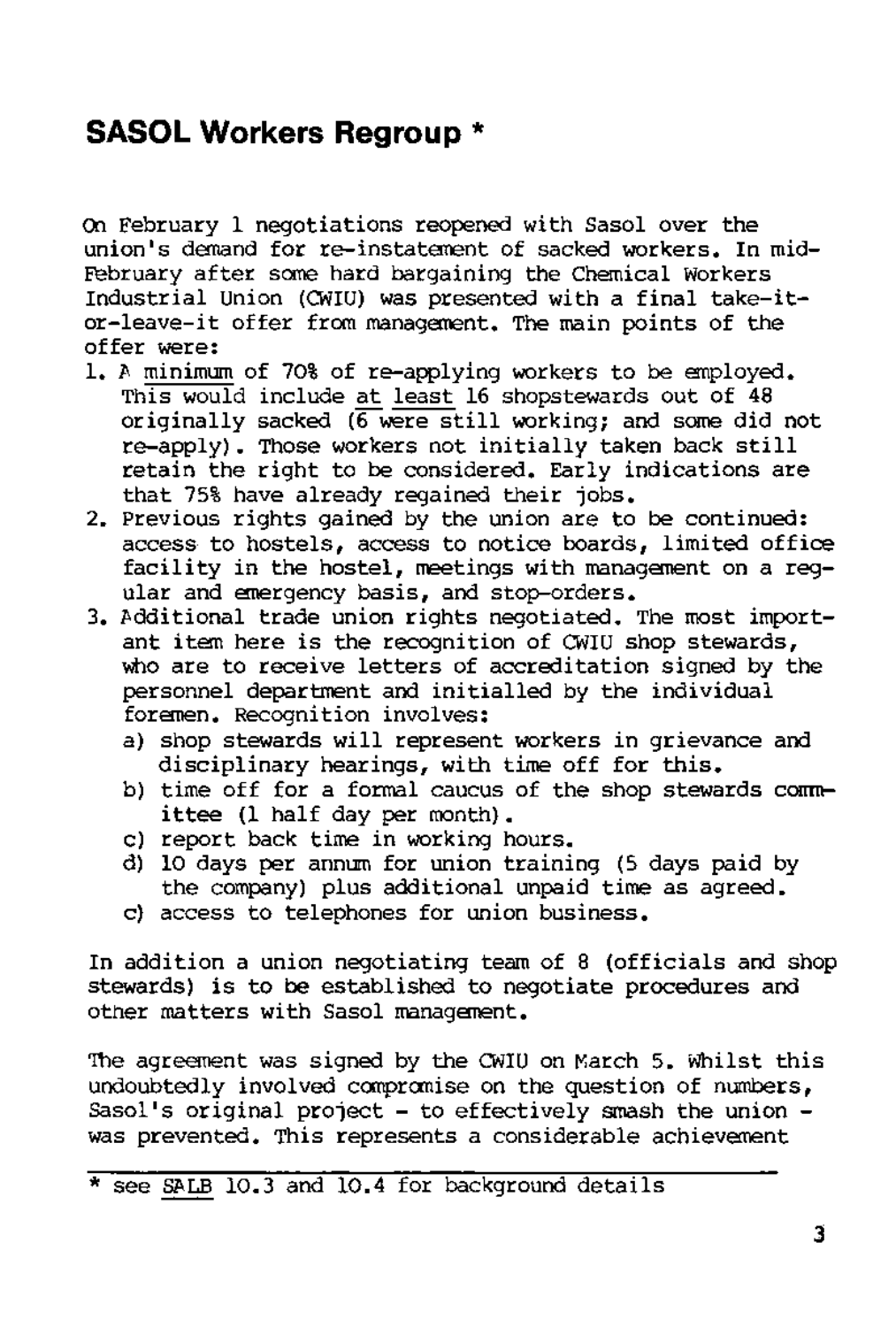given the harsh terrain on which the union fought. A range of rights have been wrested from a powerful parastatal company; these rights provide the union with space in which to reorganise. These gains reflect the unity and organisation of the Sasol workers and the solidarity of other workers (see SALB 10.4). Also an examination of the union's conduct of the campaign, and the processes of worker control which were invoked, indicates widespread debate amongst members and massive rank and file involvement.

## Worker control: democracy in action

Up till management's final ultimatum, negotiations were handled by a small team made up of the general secretary, branch secretary, 1-2 local organisers and 1-3 shop stewards (plus legal adviser). Report backs to Sasol workers were held almost weekly during the four month campaign and briefings were sent to groups of sacked workers in the homelands, as far as possible. CWIU branches, FOSPTU regions and all the unity unions were given regular reports. CWIU called for debate in all its factories since, clearly, the Sasol struggle was bound up with the future course of the entire union. Shcp stewards from the factories were to carry the decisions of workers to the Branch Executive Committees. From the BECs reps reported, under mandate, to the NEC.

The NEC of February 2 decided to refer the matter to the branches. It was already clear that Sasol would take a hardline against 100% reinstatement, so BECs were asked for guidance on what final settlement would be acceptable. The NEC met again in mid-February after the final offer was made. Branches had already held their meetings, but the NEC decided that more time was required to ensure that every factory discussed the issue, so that the final decision would be truely representative of the entire union. Towards this end the NEC called the union's first National Shop Stewards Congress, in effect delegating its powers to the rank and file activists, to ensure maximum involvement and legitimacy.

On March 2, 200 shop stewards (over 50% of all CWIU shop stewards) came together to debate the Sasol question. At the end of the day the Congress decided unanimously to adopt the agreement. Arguments put forward by the workers included: \* This was an exceptional situation. The union was confront-

 $Saso1 -$ 

4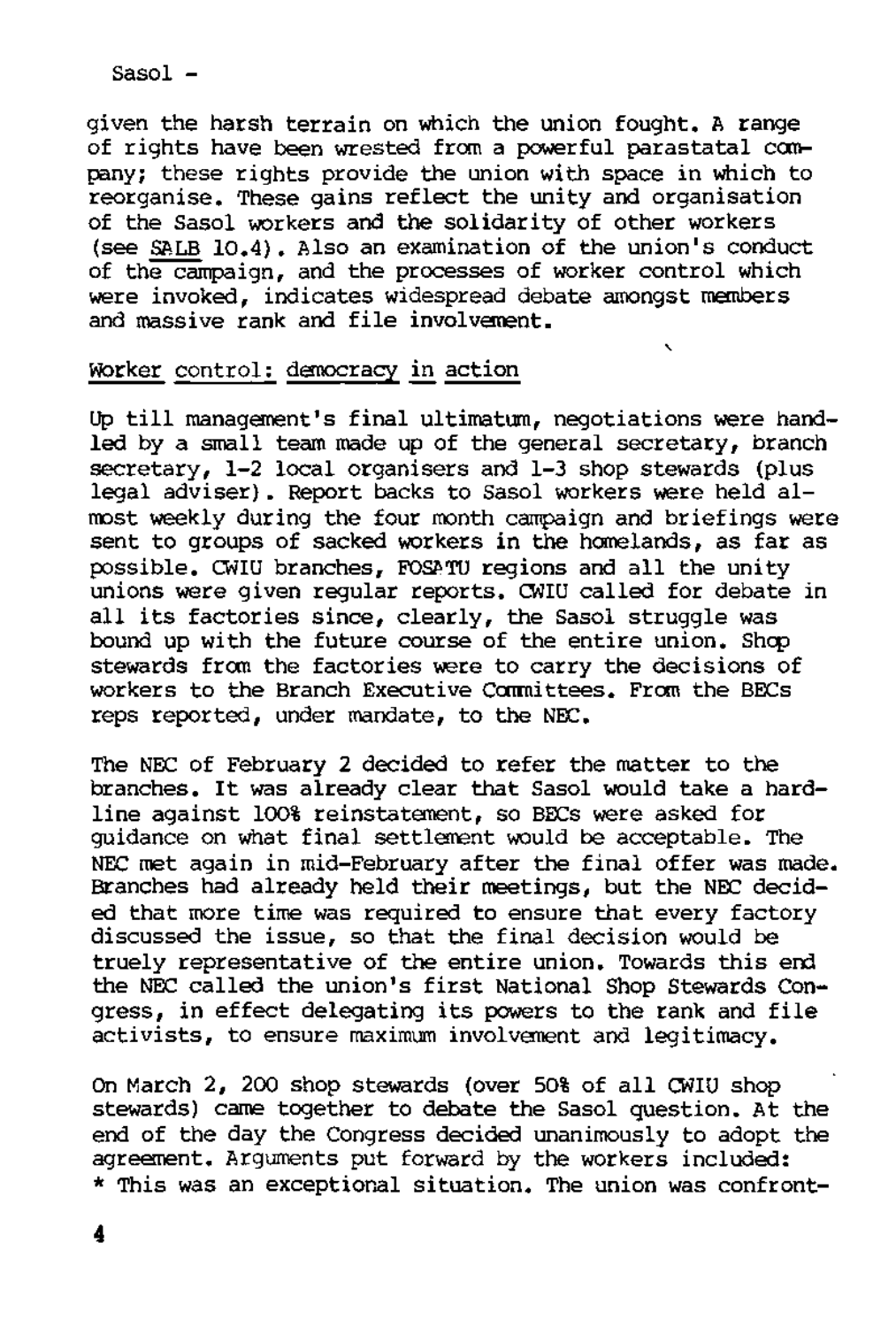ing a powerful and strategic state industry,

- \* at the time of the sackings the union was left with nothing. Pressure had forced the company to negotiate and produced concessions, but that was as far as Sasol was likely to go. It was necessary for the union to recognise its limitations, given the power of the company.
- \* To opt for all-out war at this stage would involve a massive commitment of resources which would reduce the union's work on other fronts. There was also the possibility that the union might be excluded from Sasol altogether, for the immediate future.
- \* Workers were in no doubt that the other unity unions would back them in a national demonstration strike on the issue. However, the feeling was that they should not endanger other jobs, especially in a recession, and especially when they were not convinced that this action would focus pressure sufficiently against Sasol.

These arguments were accepted by Sasol workers themselves at a report-back general meeting held on March 5. The 900-strong meeting included some sacked workers and a majority of working members (some of them new members). This number was a normal turnout (due to shift-working and the fact that security guard members live 12 km from the main hostels), and represents a current membership of approximately 3,000 (50% of the plant) - a considerable achievement in the face of mass sackings. Also, since November, the union has signed up, and secured stop orders for, over 50% of the 9000 coal miners in the Sasol complex. This was achieved despite problems of stabilising membership amongst a workforce with high turnover, and in the face of management harrassment. It remains to explain why it was that the mighty Sasol was forced to co explain why it was a

Why did Sasol compromise?

The Congress concluded that CWIU should accept Sasol's offer so as to retain a strong presence within the company and to gain space to regroup; above all to look to the future.

- A number of points can be made:
- \* FOSATU was able to mobilise its international connections very quickly to unleash a massive worldwide trade union response, which coincided with the upsurge of anti-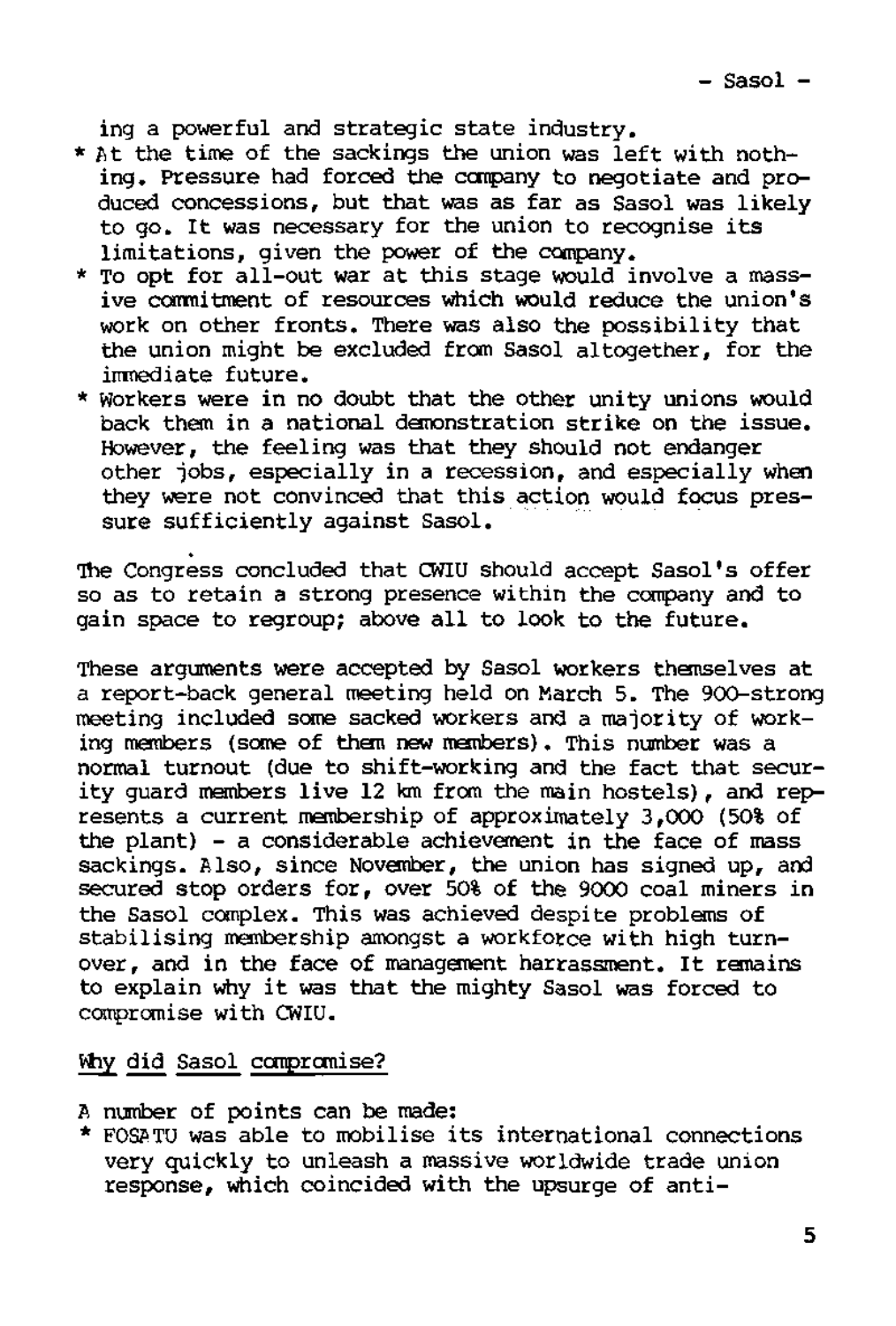- Sasol -

apartheid pressure in the USA. This threatens Sasol with a long-term overseas "image" problem. Questions have also been raised about companies that supply Sasol with expertise, particularly Fluor,

- \* Within South Africa the tremendous response from the unity unions and the threat of national strike action sounded alarm bells. In addition these unions were beginning to pressurise their members' pension funds to withdraw investment from Sasol.
- \* Within the Sasol complex management was faced with a magnificent show of solidarity and courage from miners as they signed up for CWIU in their thousands.
- \* In the Secunda area the union maintained a constant presence as a core of sacked activists, shop stewards and organisers simply refused to go away, sending out a clear message to Sasol: "If you want the workers you have to settle with the union".
- \* It became clear very soon that despite Sasol's contempt for its "migrant workers" they relied on those workers to maintain production. Given the sophisticated and continuous nature of production, the disruptive effects of sacking the majority of the workforce must have been costly. Further costs included transport, re-engagement and training costs.
- \* The dispute undoubtedly dented Sasol's image as South Africa's modern prestige project.
- \* Sasol was also isolated from other sections of capital. Amongst business commentators it was widely held that Sasol had gone over the top. Also, FOSATU factories were pressing their managements to protest to Sasol.

## Future priorties for CWIU

The union is faced with a number of immediate tasks:

- \* to maintain contact with sacked workers, and represent them to Sasol management. Workers see this as a necessary obligation.
- \* additional resources have been allocated to the local office.
- \* shop stewards (many of them newly elected) will have to be trained to meet the new situation. The shop stewards committee has to be re-established as soon as possible.
- \* the recruitment drive has to continue within the Sasol plant and on the mines. On the mines, the CWIU has yet to